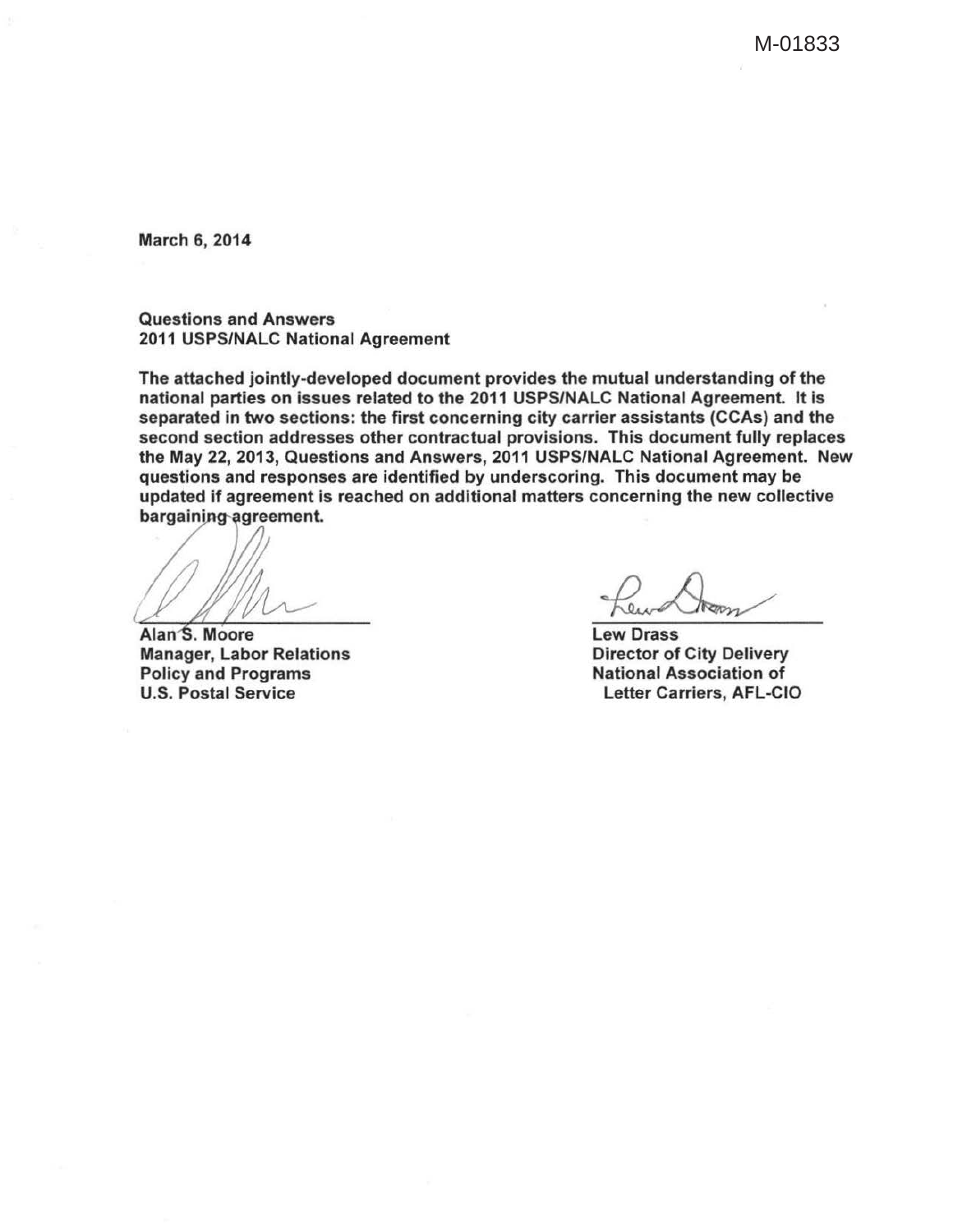17. May CCAs who have an on the job illness or injury be assigned to work in other crafts?

## Only if the assignment to another craft is consistent with Section 546 of the Employee and Labor Relations Manual and relevant Department of Labor regulations.

18. If a transitional employee is deployed to active duty in the military during the period of testing, will he/she have the opportunity to be hired as a CCA upon return from active duty?

## Yes, consistent with applicable laws and regulations.

19. Does the Uniformed Services Employment and Reemployment Rights Act of 1994 (USERRA) apply to CCAs?

## Yes.

20. How are CCAs considered when applying the Letter Carrier Paragraph?

CCAs are considered as auxiliary assistance. Accordingly, management must seek to use CCAs at either the straight-time or regular overtime rate prior to requiring letter carriers not on the overtime desired list or work assignment list to work overtime on their own route on a regularly scheduled day.

21 . Is there a limit on the number of hours CCAs may be scheduled on a workday?

Yes, CCAs are covered by Section 432.32 of the Employee and Labor Relations Manual, which states: Except as designated in labor agreements for bargaining unit employees or in emergency situations as determined by the PMG (or designee), employees may not be required to work more than 12 hours in 1 service day. In addition, the total hours of daily service, including scheduled work hours, overtime, and mealtime, may not be extended over a period longer than 12 consecutive hours. Postmasters, Postal Inspectors, and exempt employees are excluded from these provisions.

 $\rightarrow$  22. Do CCAs receive Night Differential or Sunday Premium?

CCAs receive Night Differential as defined in Article 8. 7 of the National Agreement. CCAs do not receive Sunday Premium.

 $\rightarrow$  23. Do CCAs have a work hour guarantee?

Yes, CCAs employed in post offices and facilities with 200 or more workyears of employment have a four hour work guarantee and CCAs employed in all other post offices have a two hour work guarantee.

 $\rightarrow$  24. Are there rules covering work hour guarantees for a CCA who has a gap between two periods of work?